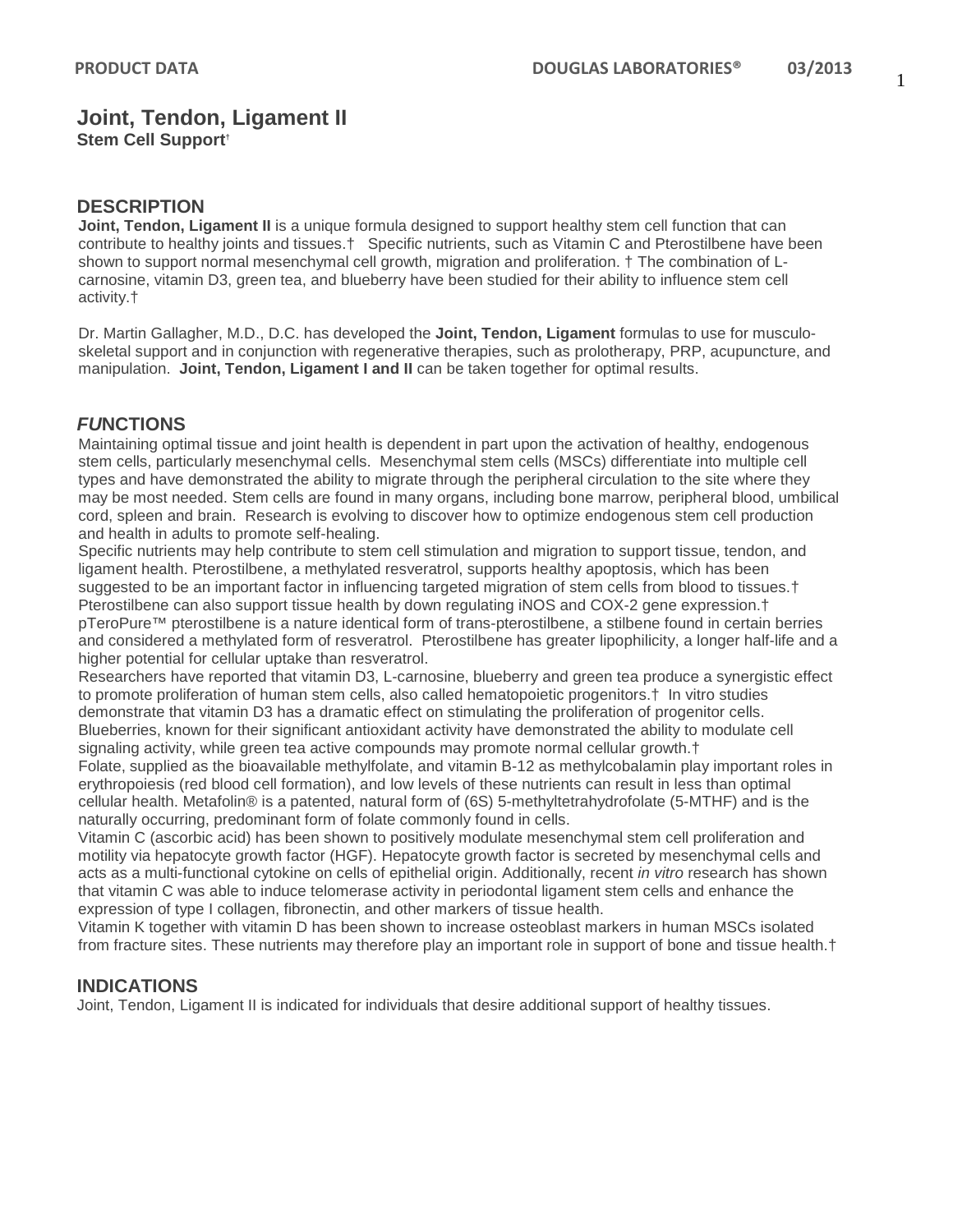and vegetable stearate.

# **Joint, Tendon, Ligament II**

**Stem Cell Support†**

## **FORMULA (#201690-90X)**

#### **Serving Size 3 Vegetarian capsules**

| Folate (as L-methylfolate, Metafolin <sup>®</sup> )400 mcg                     |  |
|--------------------------------------------------------------------------------|--|
| Vitamin B-12 (methylcobalamin)500 mcg                                          |  |
|                                                                                |  |
|                                                                                |  |
| (Camellia sinensis) (standardized to 98% polyphenols,                          |  |
| 80% catechins, 45% EGCG, decaffeinated)                                        |  |
|                                                                                |  |
| (Vaccinium angustifolium)                                                      |  |
| (standardized to 4% polyphenols)                                               |  |
|                                                                                |  |
| (methylated resveratrol, pTeroPure™)                                           |  |
| Other Ingredients: Hydroxypropyl methylcellulose (capsule), cellulose, silica, |  |

#### **SUGGESTED USE**

Adults take 3 capsules daily with a meal or as directed by your health care professional.

#### SIDE EFFECTS

No adverse effects have been reported.

WARNING: This product contains Vitamin K, which interferes with the prescription drug Coumadin (Warfarin). If taking this drug, consult your physician prior to use.

#### **STORAGE**

Store in a cool, dry place, away from direct light. Keep out of reach of children.

#### **REFERENCES**

A.I. Tyukavin, et al. Mechanism of Targeted Migration of Mesenchymal Stem Cells. Cell Technologies in Biology and Med. 2012 Aug 2: 577.

Bickford PC, et al. Nutraceuticals synergistically promote proliferation of human stem cells. Stem Cells Dev. 2006 Feb;15(1):118-23.

Nakamura T (1992). "Structure and function of hepatocyte growth factor". *Prog. Growth Factor Res.* **3** (1): 67– 85.

Koury MJ, Ponka P. New insights into erythropoiesis: the roles of folate,vitamin B12, and iron. Annu Rev Nutr. 2004;24:105-31. Review.

Williams RJ, Spencer JP, Rice-Evans C. Flavonoids: antioxidants or signalling molecules? Free Radic Biol Med. 2004 Apr 1;36(7):838-49. Review.

Chen ZP, Schell JB, Ho CT, Chen KY. Green tea epigallocatechin gallate shows a pronounced growth inhibitory effect on cancerous cells but not on their normal counterparts. Cancer Lett. 1998 Jul 17;129(2):173- 9.

Pan MH, Chang YH, Tsai ML, Lai CS, Ho SY, Badmaev V, Ho CT. Pterostilbene suppressed lipopolysaccharide induced up expression of iNOS and COX2 in murine macrophages J. Agric. Food Chem.